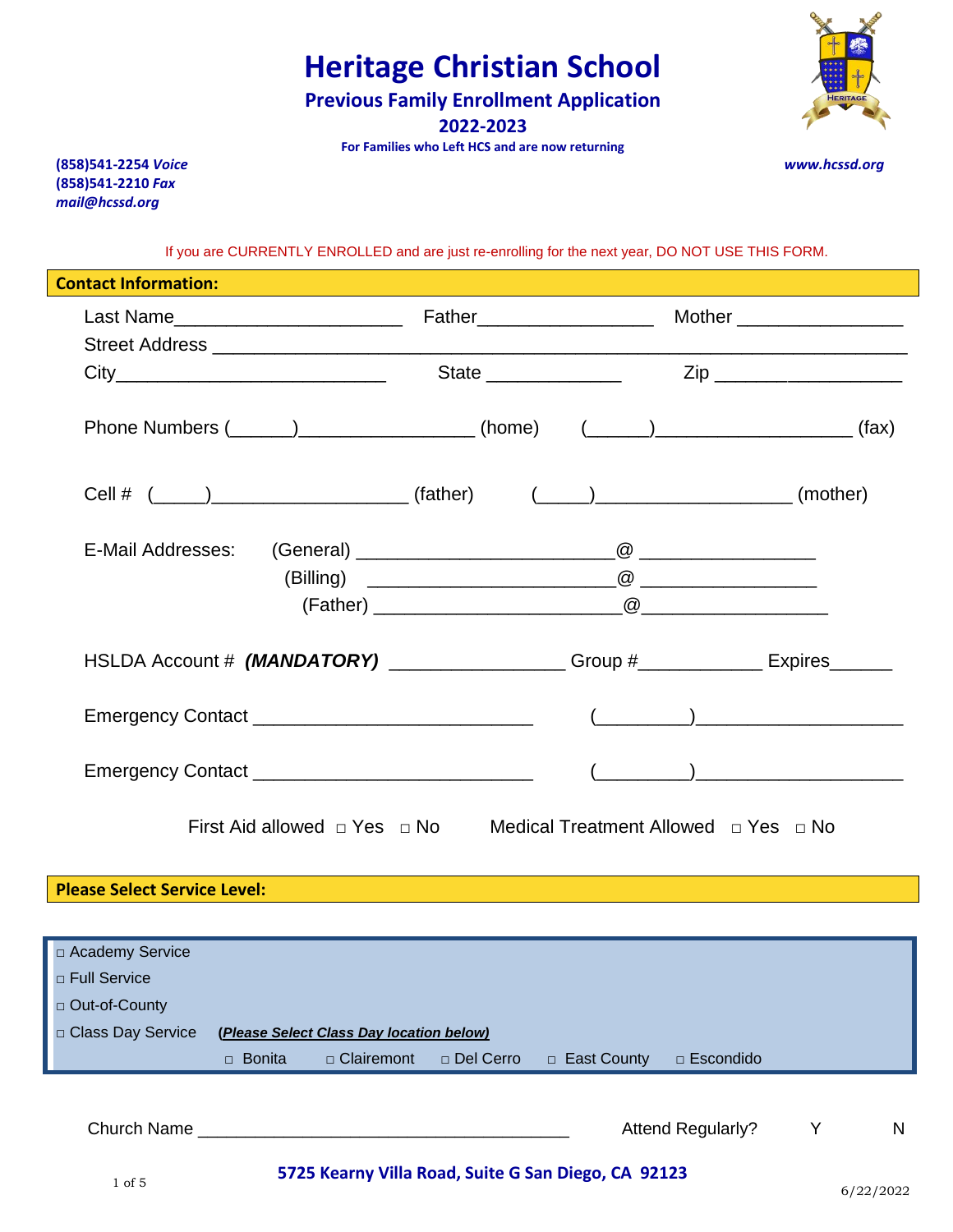*"Behold, children are a heritage from the Lord." Psalm 127:3*



|                                                                                                                                                                                                                                | Parent in the Home?<br>Y                                                                                                                                                                                                             | N |
|--------------------------------------------------------------------------------------------------------------------------------------------------------------------------------------------------------------------------------|--------------------------------------------------------------------------------------------------------------------------------------------------------------------------------------------------------------------------------------|---|
|                                                                                                                                                                                                                                | Relationship ____________________                                                                                                                                                                                                    |   |
|                                                                                                                                                                                                                                |                                                                                                                                                                                                                                      |   |
|                                                                                                                                                                                                                                |                                                                                                                                                                                                                                      |   |
| Work Phone Number Number Number 2008 and 2009 and 2009 and 2009 and 2009 and 2009 and 2009 and 2009 and 2009 and 2009 and 2009 and 2009 and 2009 and 2009 and 2009 and 2009 and 2009 and 2009 and 2009 and 2009 and 2009 and 2 | Parent in the Home?<br>Y                                                                                                                                                                                                             | N |
|                                                                                                                                                                                                                                |                                                                                                                                                                                                                                      |   |
|                                                                                                                                                                                                                                |                                                                                                                                                                                                                                      |   |
|                                                                                                                                                                                                                                |                                                                                                                                                                                                                                      |   |
|                                                                                                                                                                                                                                | Occupation <u>example and the set of the set of the set of the set of the set of the set of the set of the set of the set of the set of the set of the set of the set of the set of the set of the set of the set of the set of </u> |   |
|                                                                                                                                                                                                                                | Parent in the Home?<br>Y                                                                                                                                                                                                             | N |
|                                                                                                                                                                                                                                |                                                                                                                                                                                                                                      |   |
|                                                                                                                                                                                                                                |                                                                                                                                                                                                                                      |   |
|                                                                                                                                                                                                                                |                                                                                                                                                                                                                                      |   |
|                                                                                                                                                                                                                                |                                                                                                                                                                                                                                      |   |

## **Consent to HCS Policy and Statement of Faith**

*Please read the Statement of Faith and HCS Policies in the HCS Parent Handbook or [on the HCS website.](https://hcssd.org/images/Weblinks/Statement_of_Faith_and_School_Policies1-17-19.pdf) If you agree with and will abide by these policies, please sign and return with your enrollment fee.*

We have reviewed the Statement of Faith and HCS Policies and agree to abide by them. We understand that the services of the school are *engaged by mutual consent and that either we or Heritage Christian School reserve the right to terminate any and all services at any time by written notification.* 

| Father's Signature | Date |
|--------------------|------|
| Mother's Signature | Date |

**Parent Information:**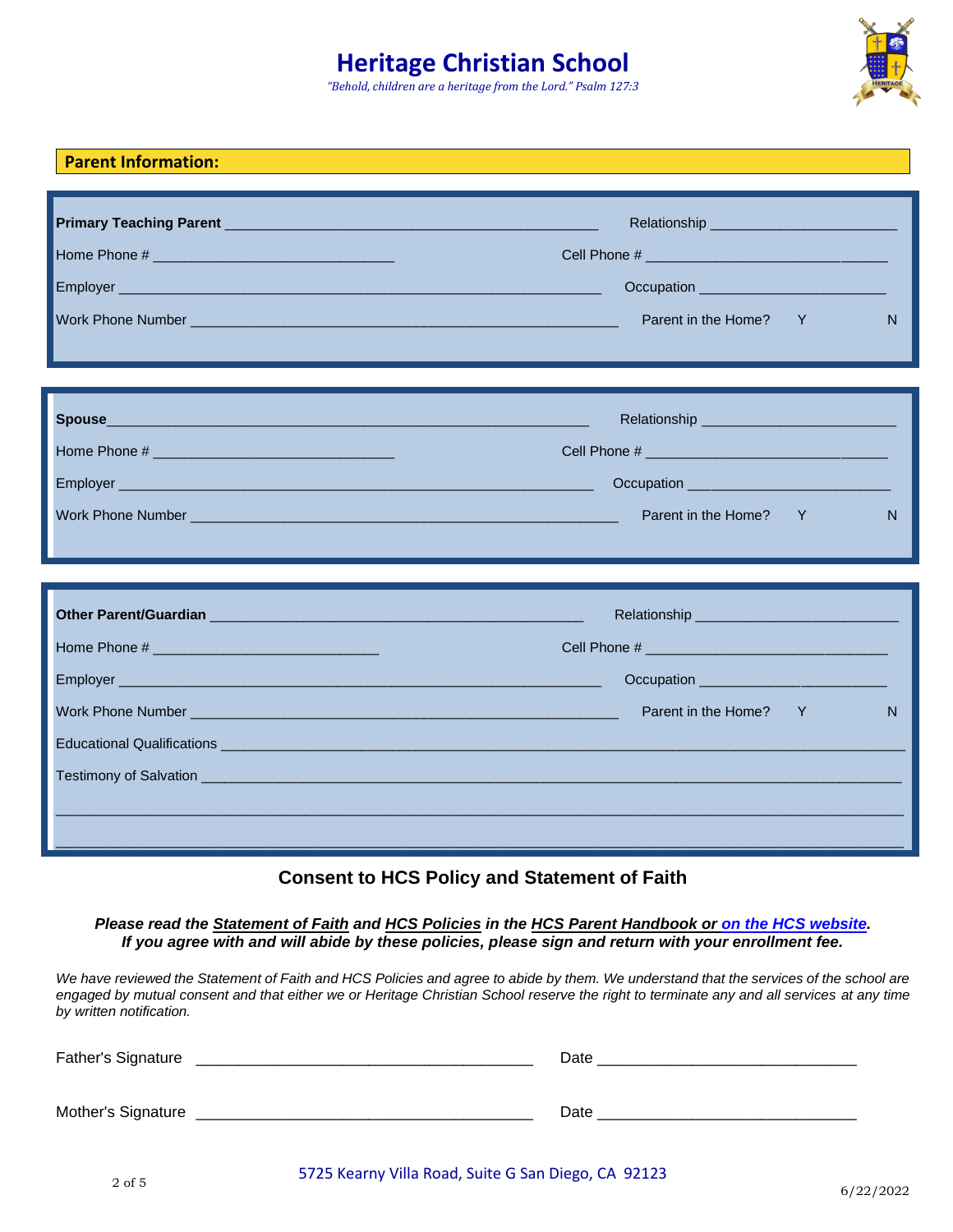*"Behold, children are a heritage from the Lord." Psalm 127:3*



### **Student(s) to be enrolled for 2022-2023:**

| /Middle / Last<br>First<br>Date of Birth (Mandatory)                                                                                                                                                                                                          |
|---------------------------------------------------------------------------------------------------------------------------------------------------------------------------------------------------------------------------------------------------------------|
| Gender: $\Box$ Male $\Box$ Female Grade Level 2022-2023 ___ $\Box$ Academy $\Box$ Full Service $\Box$ Class Day $\Box$ Out-of-County                                                                                                                          |
| Ethnic Origin: $\Box$ American Indian or Alaskan Native $\Box$ Asian or Pacific Islander $\Box$ Black<br>□ Hispanic □ White                                                                                                                                   |
|                                                                                                                                                                                                                                                               |
| Previous School Name                                                                                                                                                                                                                                          |
| <b>Complete Address</b><br>(Mandatory)                                                                                                                                                                                                                        |
|                                                                                                                                                                                                                                                               |
| <b>Child Two</b>                                                                                                                                                                                                                                              |
| /Middle / Last<br>First<br>Date of Birth (Mandatory)                                                                                                                                                                                                          |
| Gender: $\Box$ Male $\Box$ Female Grade Level 2022-2023____ $\Box$ Academy $\Box$ Full Service $\Box$ Class Day $\Box$ Out-of-County                                                                                                                          |
| Ethnic Origin: □ American Indian or Alaskan Native □ Asian or Pacific Islander □ Black □ Hispanic<br>$\Box$ White                                                                                                                                             |
|                                                                                                                                                                                                                                                               |
| <b>Phone</b> (and a set of the set of the set of the set of the set of the set of the set of the set of the set of the set of the set of the set of the set of the set of the set of the set of the set of the set of the set of th<br>Previous School Name   |
| <b>Complete Address</b><br>(Mandatory)                                                                                                                                                                                                                        |
|                                                                                                                                                                                                                                                               |
|                                                                                                                                                                                                                                                               |
|                                                                                                                                                                                                                                                               |
| <b>Child Three</b>                                                                                                                                                                                                                                            |
| First<br>/Middle / Last<br>Date of Birth (Mandatory)                                                                                                                                                                                                          |
| Gender: $\Box$ Male $\Box$ Female Grade Level 2022-2023____ $\Box$ Academy $\Box$ Full Service $\Box$ Class Day $\Box$ Out-of-County                                                                                                                          |
| Ethnic Origin: $\Box$ American Indian or Alaskan Native $\Box$ Asian or Pacific Islander $\Box$ Black $\Box$ Hispanic<br>□ White                                                                                                                              |
|                                                                                                                                                                                                                                                               |
|                                                                                                                                                                                                                                                               |
| <b>Previous School Name Contract Contract Contract Contract Contract Contract Contract Contract Contract Contract Contract Contract Contract Contract Contract Contract Contract Contract Contract Contract Contract Contract </b><br><b>Complete Address</b> |
| (Mandatory)                                                                                                                                                                                                                                                   |
|                                                                                                                                                                                                                                                               |
| Child Four                                                                                                                                                                                                                                                    |
| /Middle / Last<br>First<br>Date of Birth (Mandatory)                                                                                                                                                                                                          |
| Gender: $\Box$ Male $\Box$ Female Grade Level 2022-2023____ $\Box$ Academy $\Box$ Full Service $\Box$ Class Day $\Box$ Out-of-County                                                                                                                          |
| Ethnic Origin: $\Box$ American Indian or Alaskan Native $\Box$ Asian or Pacific Islander $\Box$ Black<br>□ Hispanic<br>$\Box$ White                                                                                                                           |
| Allergies/Health Problems: _<br>$\mathcal{L}^{\text{max}}_{\text{max}}$ and $\mathcal{L}^{\text{max}}_{\text{max}}$ and $\mathcal{L}^{\text{max}}_{\text{max}}$ and $\mathcal{L}^{\text{max}}_{\text{max}}$                                                   |
| <b>Previous School Name</b><br>Phone $($                                                                                                                                                                                                                      |

Heritage Christian School is a non-profit 501(c)(3) corporation and does not discriminate on the basis of race, color, national origin, or ethnicity.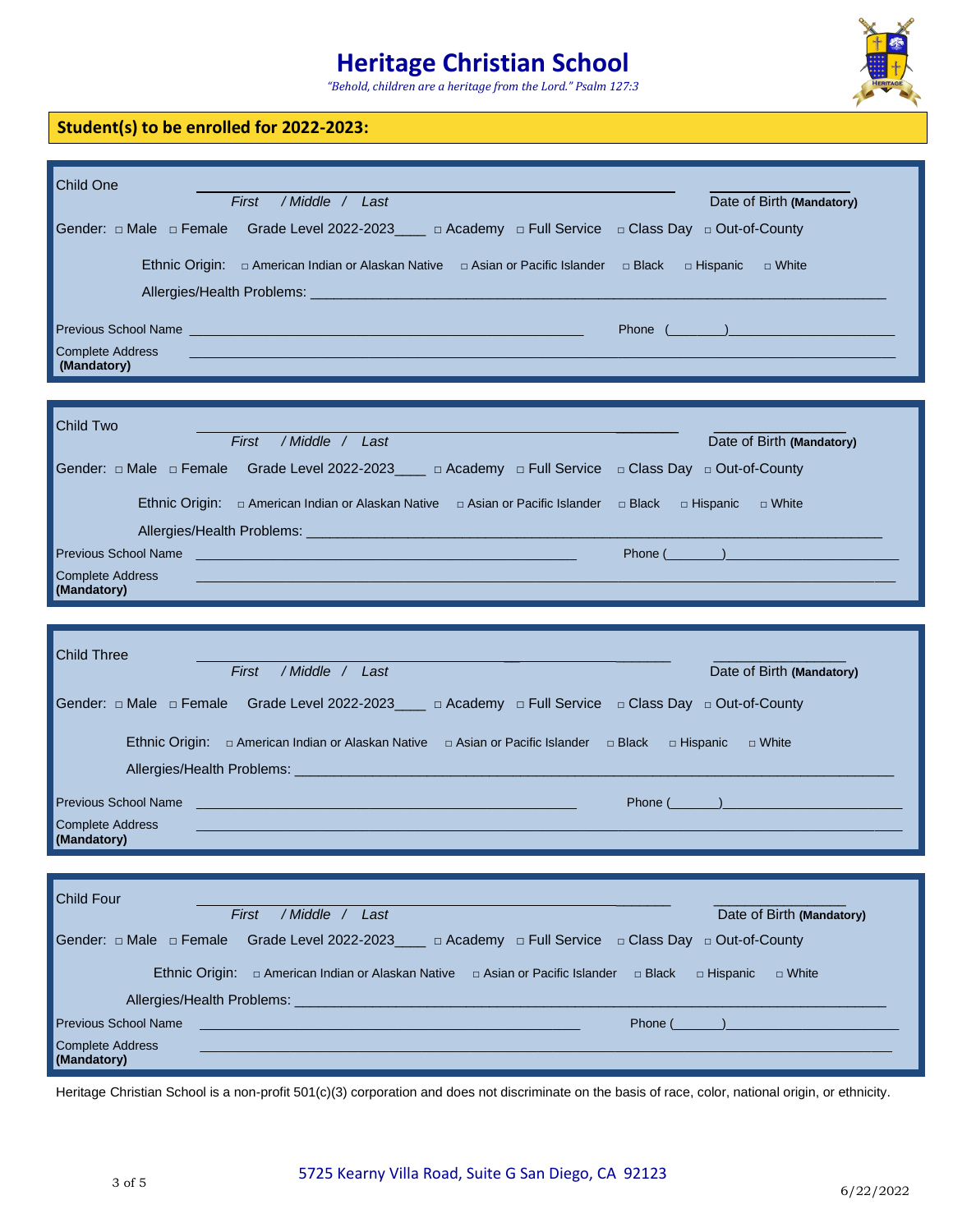*"Behold, children are a heritage from the Lord." Psalm 127:3*



## **ENROLLMENT AND TUITION**

| The tuition fee statement is available on-line or may be requested from the office.                                                                        |                      |                                                                                                               |                                                |  |  |  |
|------------------------------------------------------------------------------------------------------------------------------------------------------------|----------------------|---------------------------------------------------------------------------------------------------------------|------------------------------------------------|--|--|--|
| <b>Enrollment Fee</b> - Due July 15 <sup>th</sup> (Additional \$25 for registrations after July 15th)                                                      |                      |                                                                                                               |                                                |  |  |  |
| (First student \$95, \$60 for 2nd & 3rd students. Family maximum for returning families is \$215)                                                          |                      |                                                                                                               |                                                |  |  |  |
| <b>Please indicate Service Level you are enrolling for:</b>                                                                                                |                      |                                                                                                               |                                                |  |  |  |
| <b>ACADEMY</b>                                                                                                                                             |                      |                                                                                                               |                                                |  |  |  |
| FULL SERVICE with K-8 <sup>th</sup>                                                                                                                        | Out-of-County K-8th  | CLASS DAY K-8 <sup>th</sup> with ______ students                                                              |                                                |  |  |  |
| FULL SERVICE with K-12 <sup>th</sup>                                                                                                                       | Out-of-County K-12th | CLASS DAY K-12 <sup>th</sup> with ______ students                                                             |                                                |  |  |  |
|                                                                                                                                                            |                      |                                                                                                               | Circle Class Day Location(s): BN CMT DC EC ESC |  |  |  |
| <b>Please select Tuition Payment Schedule:</b>                                                                                                             |                      |                                                                                                               |                                                |  |  |  |
| <b>Prepaid Annual Tuition</b>                                                                                                                              |                      |                                                                                                               |                                                |  |  |  |
| Ten Monthly Installments - September $1^{st}$ through June $1^{st}$                                                                                        |                      |                                                                                                               |                                                |  |  |  |
| <b>Monthly Tuition Payment Options:</b>                                                                                                                    |                      |                                                                                                               |                                                |  |  |  |
| Monthly Statement Emailed. Bill & Pay Account Access. Payments due by the 10 <sup>th</sup> to avoid the \$25 late fee.                                     |                      |                                                                                                               |                                                |  |  |  |
| Automatic Recurring Payment processed by the 5 <sup>th</sup> of the month. No emailed invoice. No late fee if payment method is<br>current.                |                      |                                                                                                               |                                                |  |  |  |
| <b>Payment Information:</b>                                                                                                                                |                      |                                                                                                               |                                                |  |  |  |
| Credit or Debit Card Transactions: (3% Convenience Fee charged for ALL debit or credit transactions.)                                                      |                      |                                                                                                               |                                                |  |  |  |
| Card #<br>__ ___ ___ ___ - ___ - ___ ___ __ - ___ ___ ___                                                                                                  |                      |                                                                                                               | Exp:                                           |  |  |  |
|                                                                                                                                                            |                      | CVV:                                                                                                          | Billing Zip: _                                 |  |  |  |
| E-Check Transactions: (\$3 transaction Fee Charged for Bank Drafts)                                                                                        |                      |                                                                                                               |                                                |  |  |  |
| Routing #                                                                                                                                                  |                      | Bank Account # 2008 and 2008 and 2008 and 2008 and 2008 and 2008 and 2008 and 2008 and 2008 and 2008 and 2008 |                                                |  |  |  |
|                                                                                                                                                            |                      |                                                                                                               |                                                |  |  |  |
| <b>Check Enclosed:</b>                                                                                                                                     |                      |                                                                                                               |                                                |  |  |  |
| Description:<br>Date:                                                                                                                                      |                      | Check #                                                                                                       | Amount: \$                                     |  |  |  |
| Please return this enrollment form to HCS.<br>Acceptance of Enrollment in Heritage Christian School is not final until approved by the HCS Administration. |                      |                                                                                                               |                                                |  |  |  |